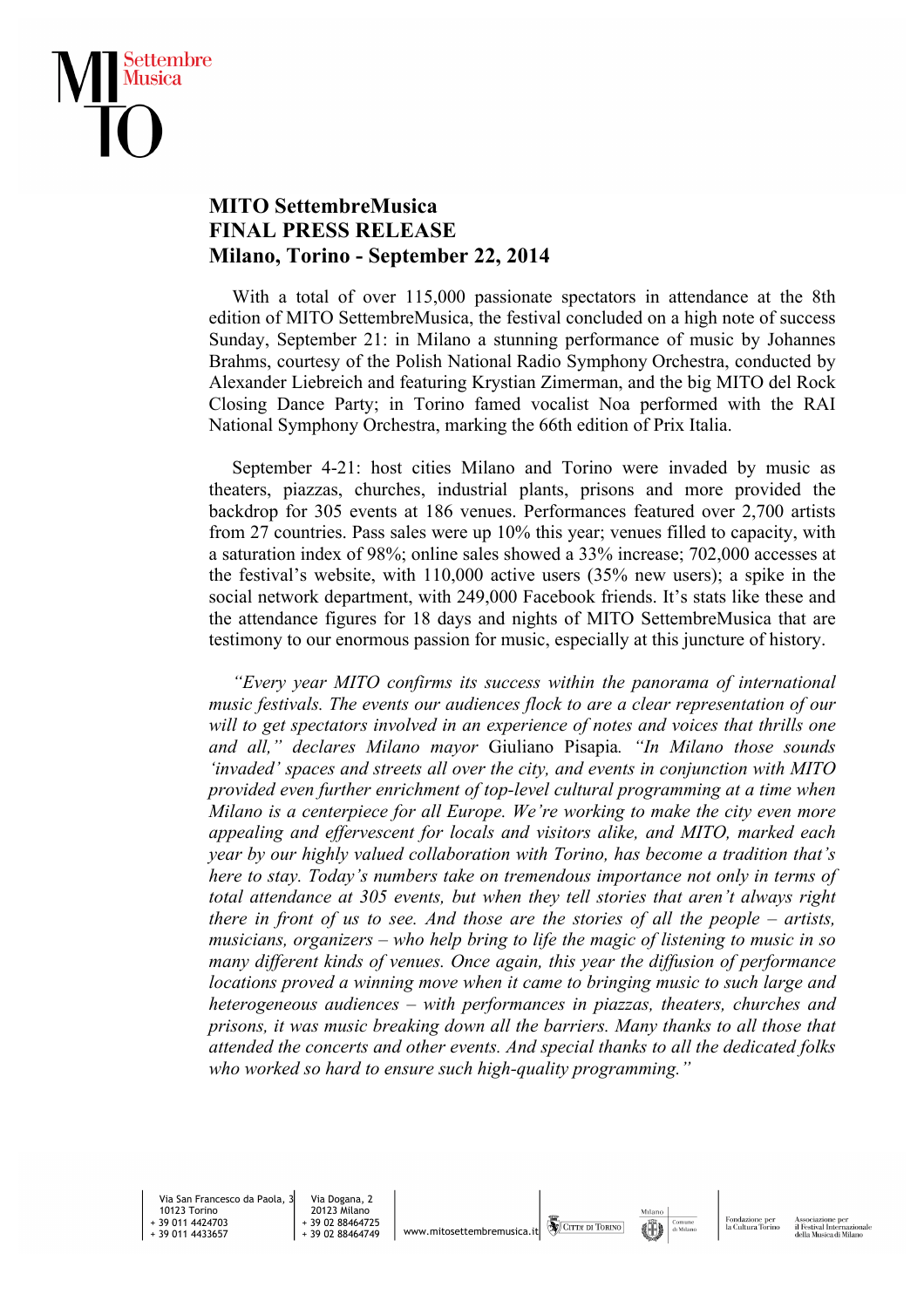## ettembre Musica

 Torino mayor Piero Fassino says, *"MITO SettembreMusica was back once again with all its power and value, to the delight of yet another huge turnout. The festival happened to fall on a week that saw Torino as the focus of culture in Europe, and events in conjunction with Culture Week, the Summit of Culture Ministers, the 66th edition of Prix Italia, and Notti Blu della Cultura.*

 *"More and more, Torino is the demonstration of how culture, in this case music, is a priority for development, an attention grabber that promotes the application of high-tech, creates jobs, and most of all changes the quality of life in a given area, making it attractive and comfortable for both residents and ever more numerous guests. As we've seen since 1978, when MITO was simply SettembreMusica, audiences poured out their love for this festival. Besides their appreciation for events on the main program, our fans enjoyed the off-program series MITO About Town, which saw capacity crowds at each performance. My sincerest thanks go out to everyone that made possible such a richly woven program of performances and all its success – their passion and dedication makes this a unique music festival each and every year."*

 *"Thanks become even more crucial in hard times marked by sacrifices aplenty,"*  comments Francesco Micheli, vice president of MITO SettembreMusic, *"and the success of the 8th edition of MITO means a boatload of heartfelt thanks are in order. I'd personally like to thank all those hard-working people that made such success possible: the mayors of Milano and Torino, who are on the front line when it comes to cuts in public spending, all our partners and sponsors, whose*  companies live on the same planet as we do, as well as our great team of *organizers and the many volunteers involved. The audience was also part of that team, and together we shared the emotions of great music galore. I'm certain that they as well share in my gratitude. And this thank you goes all the way to the 9th edition in 2015."*

 As the countdown zeroes in on 2015, year of the Milano Expo, the success of this year's edition of MITO SettembreMusic establishes the festival as a primary cultural system linking the two host cities, and as such is poised to enrich the Expo program with a schedule of world-class concerts, also thanks to the involvement of some of the world's premier music institutions. The MITO SettembreMusica machine is already at work on putting together the ninth edition, featuring performances by Stefano Bollani, Philip Glass, Valery Gergiev and the Mariinsky Theater Symphony Orchestra, and the Akademie für Alte Musik of Berlin, among others.

 The most successful performances at the recently concluded MITO SettembreMusica 2014 included concerts by the Czech Philharmonic Orchestra, Martha Argerich and the Youth Orchestra of Bahia, the St. Petersburg Philharmonic Orchestra conducted by Yuri Temirkanov, Krystian Zimerman and the Polish National Radio Symphony Orchestra, as well as festival openers at Torino's Teatro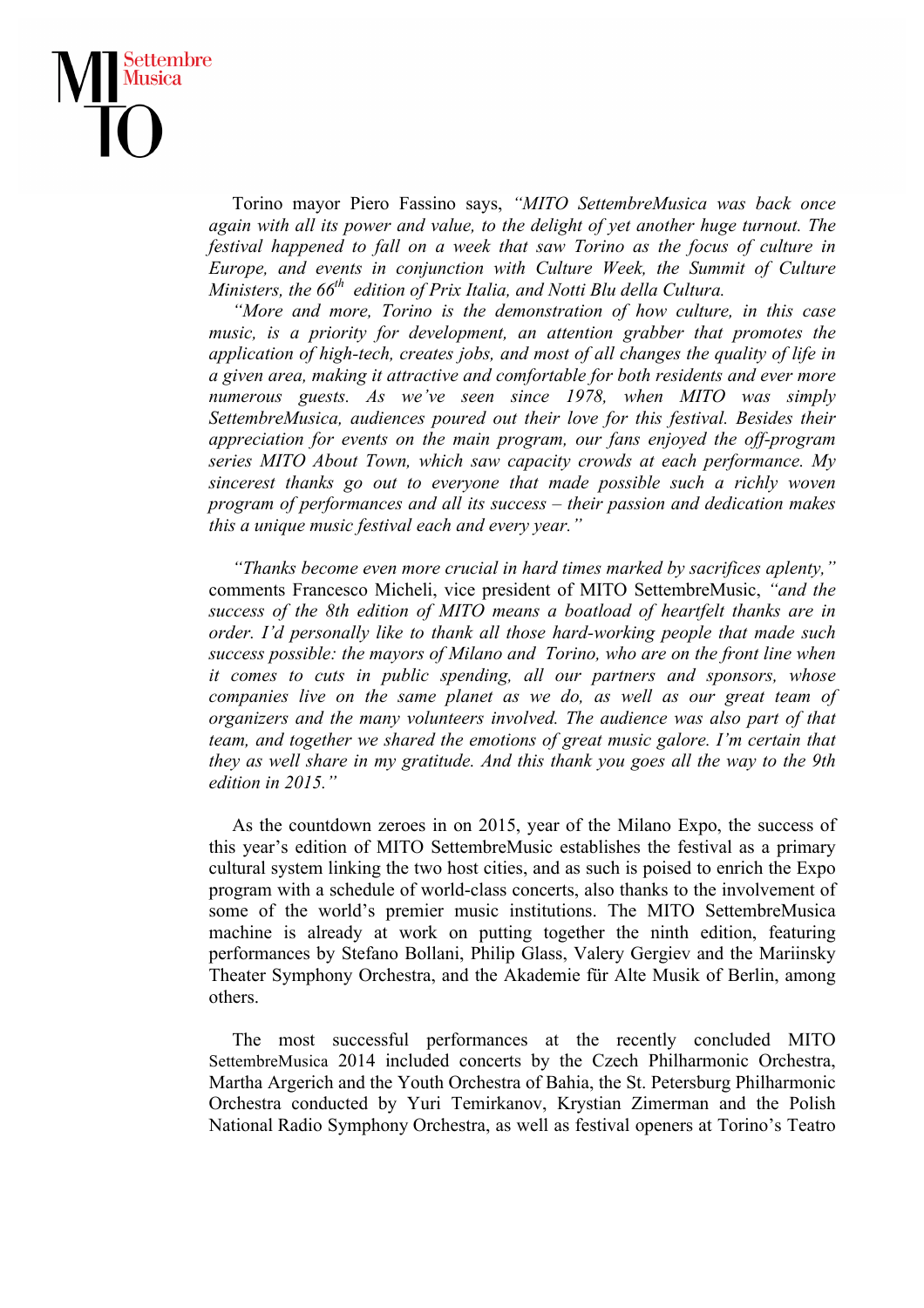

Regio and La Scala in Milano featuring the Budapest Festival Orchestra conducted by Iván Fischer.

 Torino program highlights included performances by the Teatro Regio Orchestra and Choir conducted by Gianandrea Noseda, and two concerts by the Torino Philharmonic Orchestra at the Pirelli manufacturing plant in nearby Settimo Torinese and Teatro Carignano, attended by Giuliano Poletti, the Italian Minister of Labor, the governor of the Region of Piemonte, the mayor of Torino and Marco Tronchetti Provera, Chairman and CEO of the Pirelli Group, where the strains of Beethoven's First and Seventh Symphonies marked the links between places of work and culture.

 Milano audiences delighted in the concert by 2CELLOS, and performances by the Italian Saxophone Quartet at the Bollate Prison and by Hamid Drake at the San Vittore Prison, with some 400 inmates in attendance. Precious also was Yuri Temirkanov's talk the afternoon prior to his performance with the St. Petersburg Philharmonic Orchestra, in which he enchanted fans with the story of his personal relationship with music and Brahms, as well as the MITO del Rock Closing Dance Party at the Mercedes-Benz Center.

 Once again, MITO SettembreMusica was not just great orchestras, world famous conductors, and the stars of pop, jazz and indie rock, because educational and social projects also played a big part in the program: audiences in both host cities turned out enthusiastically for afternoon events, where they were treated to insights into some of the festival's most complex repertoires, while 1,270 middle and high school students participated in custom-designed projects in Milano.

 MITO SettembreMusica has always been a festival committed to sustainability, and this year more than ever. In Milano MITO SettembreMusica, through the support of Edison and the collaboration of EventiSostenibili.it, became the first music festival in Italy (and one of the first in the world) to receive ISO 20121 certification, issued by Certiquality, a guarantee of the high standards of social, economic and environmental responsibility that go into the planning and creation of the festival.

 This year's edition once again featured festival staples like the off-program series MITOFringe in Milano and MITO About Town in Torino, with 138 events in all. In Torino throughout September, MITO About Town featured 18 concerts tied in with the main program, in churches, theaters and clubs in outlying districts, and continued an experience that has been truly positive in recent years with 89 performances in hospitals, social centers, rest homes and prisons. MITOFringe took Milano by storm in June with 31 concerts on historic downtown streets, in city parks and along the Navigli Canals. Venues branched all the way to the the Expo